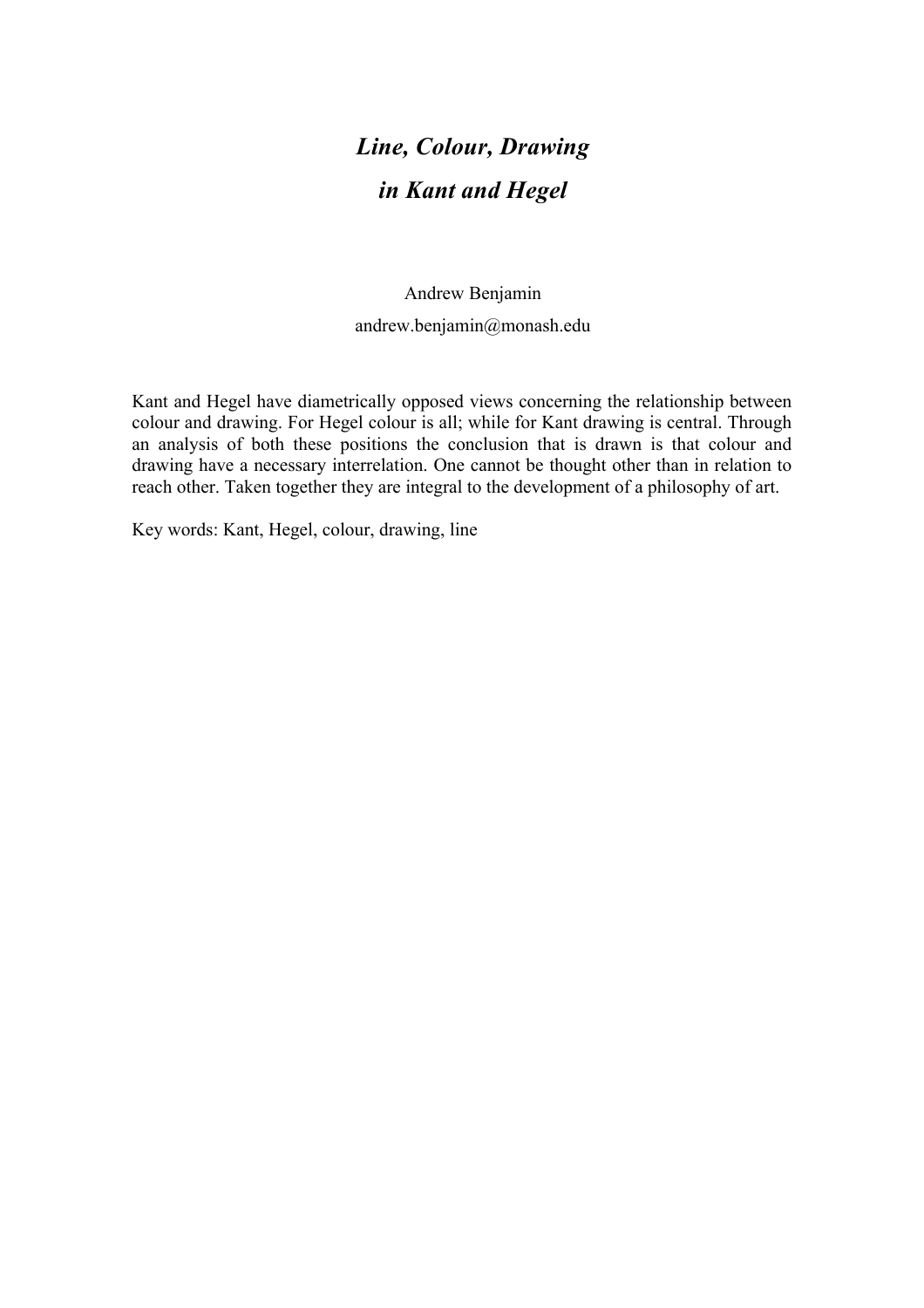# *Line, Colour, Drawing in Kant and Hegel*

Andrew Benjamin andrew.benjamin@monash.edu

#### **0.**

Drawing is not just the presence of lines, as though drawing could be reduced to the presence of sketched form. Drawing brings the line as a question into play. There is however a fundamental addition here. For Kant and Hegel, and indeed for other philosophers, writers and artists, drawing has to be thought in relation to colour. Indeed, there is a question as to whether, within the domain of art, it is possible to hold colour and drawing apart. Matisse's famous comment in his letter to Henry Clifford reiterates the presence of an already present relation.

Si le dessin procède de l'Esprit et la couleur des sens, il faut dessiner pour cultiver l'Esprit et être capable de conduire la couleur par les sentiers de l'esprit<sup>1</sup>.

These opening comments create a setting. The aim of this paper, which is to investigate the way Kant and Hegel's engagement with drawing is equally one with colour, is part of a more extended research project concerning the relationship between philosophy and the particularity of the work of  $art^2$ . The formulation – *the work of art* – creates a specific point of orientation. It refers both to the work of art as an object, as it does to

 <sup>1</sup> Henri Matisse to Henry Clifford, 14 Fevrier 1948. Quoted in M. Imdahl. *Couleur: Les écrits des peintres français de Poussin à Delaunay*, Maison des sciences de l'homme, Paris, p. 182.<br><sup>2</sup> The initial attempt to outline the project of which this paper forms a part is presented in my *Art's* 

*Philosophical Work*, Rowman and Littlefield, London 2015; Id., *Drawing Jerusalem. Notes on Hans Bol's Jerusalem, with Christ and the Good Shepherd (1575)*, in T. Stoppani, G. Ponzo and G. Themistokleous, *This Thing called Theory*, Routledge, London 2016.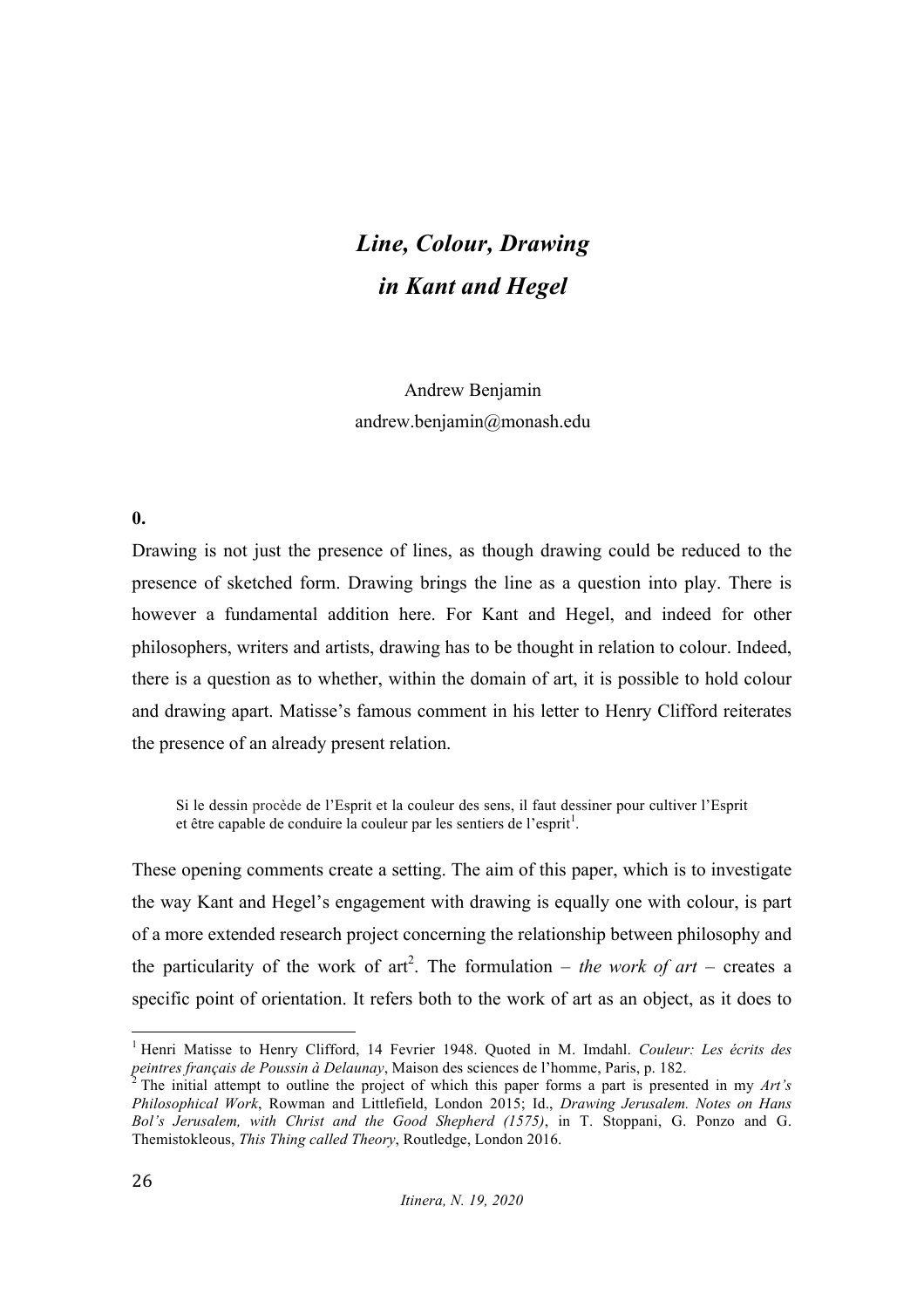the work of art as an activity. The latter, the activity, is art's work as the work of art. Emphasizing activity rather than the mere giveness of the object introduces a fundamental shift in approach. The object figures differently. Consequently, the question to be taken to any particular work of art is how it works as art; a question which assumes that the locus of meaning cannot be reduced to the content of the image. Rather meaning is an after effect of the way materials are at work. Materials present. Marks mark. There is always another marking in the mark; another presentation in any presentation. Any sense of purity therefore is undone in advance.

Philosophy has addressed art under different headings. While there are a range of approaches this project has a founding contention, namely, that aesthetics as a way of addressing art effectively ends with Kant and that the philosophy of art begins with Hegel. Hence developing a philosophy art has to begin with the recognition of the limit of aesthetics. The opening staged by the circumscription of aesthetics is already clear from Hegel's argument, located in his *Lectures on Fine Art*, that while the work of art (thus art's work) has an obvious aesthetic dimension, it is also true that the work calls on thought<sup>3</sup>. The immediacy of the aesthetic and the call on thought cannot be separated. For Hegel they take place «at the same time [*zugleich*]». The work, in having an already present and thus ineliminable ideational content is itself, therefore, a locus of thought. If it can be said that the work of art calls, then it calls to be thought and not just to be experienced. (The assumption is twofold; the work of art can be thought and the work – even the lines – is itself always already a locus of thought). Thinking is a necessarily mediated process that cannot be reduced to the immediacy of the aesthetic. Responding immediately, the argument would then continue, is not philosophical nor moreover can it engage the work of art. The aesthetic is premised on

 <sup>3</sup> The passage from Hegel's *Lectures on Fine Art* around which the paper turns is the following: «What is now aroused in us by works of art is not just immediate enjoyment but at the same time [*zugleich*] our judgment also, since we subject to our intellectual consideration (i) the content of art [*Inhalt*], and (ii) the work of art's means of presentation [*Darstellungsmittel des Kuntswerks*], and the appropriateness or inappropriateness [*Angemessenheit und Unangemessenheit*] of both to one another. The philosophy of art is therefore a greater need [*Bedürfnis*] in our day than it was in days when art by itself as art yielded full satisfaction. Art invites us to intellectual consideration, and that not for the purpose of creating art again, but for knowing philosophically what art is» (G. W. F. Hegel, *Aesthetics: Lectures on Fine Art*, Oxford University Press, Oxford 1988, 12/25).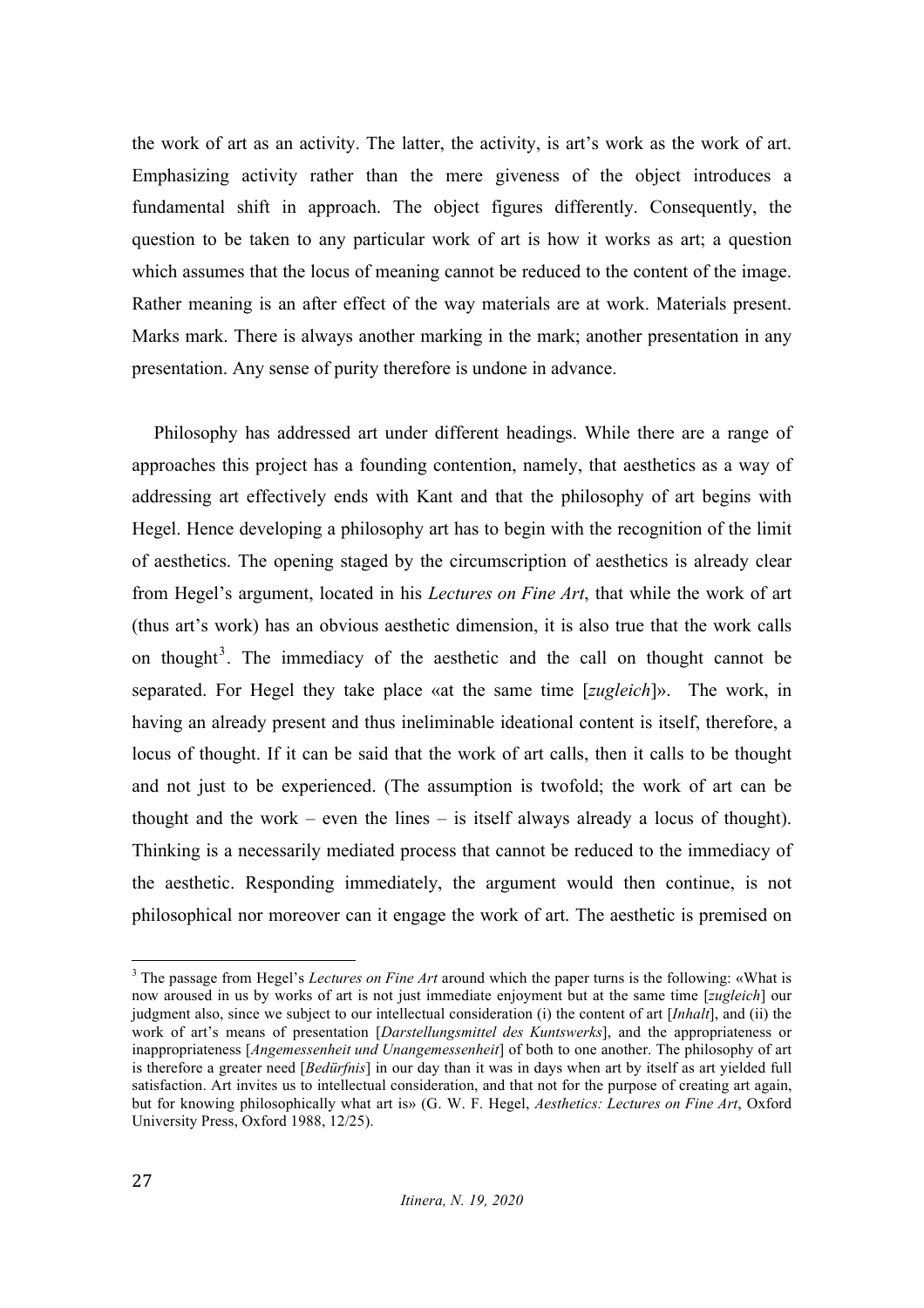the refusal to respond to art's inherently ideational content. In sum, aesthetics is based on the refusal to think art. As a result, it is essential that if philosophy is to engage with actual works of art and thus to view art as always already the locus of thought, then their specificity of these works as the interplay of the material, the ideational and the aesthetic is that with which any engagement has to be made. That interplay – the locus of engagement – is the *mattering* of art. Mattering is art's work understood as the work's activity – its being art. Mattering is an essential element within a materialist philosophy of art. Created here is the framework within which to approach the way that Kant and Hegel's engagement with drawing is from the start an engagement with colour.

There are two important additional points that need to be made here. Both concern limitations that clarify further the project of this paper. The first is that both colour and its relation to the line are addressed as they occur within *the work of art*. A concern with colour in the visual field involves one set of concerns that is delimited either by the physiology of perception or a specific set of objects. The work of colour within art's work and thus within a philosophical concern with art involves a fundamentally different sense of colour. The assumption that the first has automatic extension would be simply another instance of philosophy's inability to responds to art as art. In other words, it would be another instance of the failure to think the particularity of art's work. Wittgenstein's proposition in the *Philosophical Investigations* – «don't think, but look! [*Denk nicht, sondern schau!*]» has to be inverted<sup>4</sup>. There is a different imperative: Look at that that which is already a locus of thought. At that point looking and thinking coincide. This is the *sine qua none* for the development of philosophy of art.

The second point will only emerge in the guise of a conclusion. If the aesthetic is premised on the failure both to recognise and respond to the always already present ideational content of art's work, then the opening assumption that form is informed and thus calls on thought has a significant effect on the way in which the relationship between line and colour – thus drawing and painting – are then conceived. An effect

 <sup>4</sup> L. Wittgenstein. *Philosophical Investigations*, Wiley-Blackwell, London 2009, §66.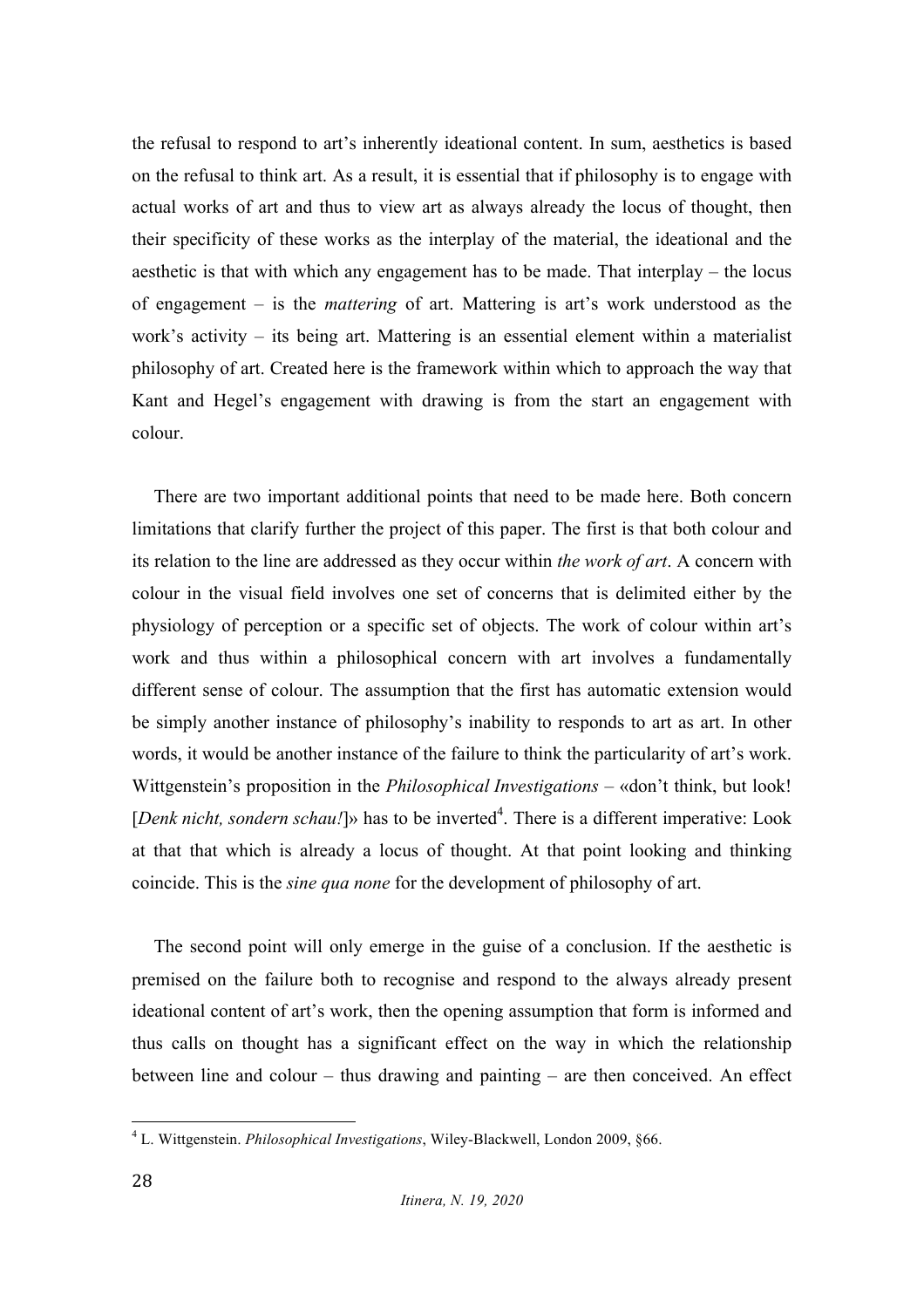that calls into question the traditional ways in which both of these oppositions are understood. It provides further openings in the development of a materialist philosophy of art; where the latter is simply a philosophy of art that accepts art's mattering as that which has overall priority.

### **1.**

What is drawing? Rather than assume there is a direct answer to this question a start will be made here, not with drawing as such, but with drawing's mythic beginning. At the outset, the outset as itself constituted as a locus of activity, there was a hand that moved. The founding myth of painting is of course equally the founding myth of drawing. They are together at the origin. Though this particular beginning ties architecture (the wall) and sculpture (the relief) to the evocation of what is in fact a complex of origins<sup>5</sup>. There is there a constellation of concerns not the mere line. These interconnected beginnings are recounted by Pliny the Elder in his *Natural History*. They are staged a number of times in Book  $\text{XXXV}^6$ . The story concerned the daughter of Butades; the latter a potter from Sicyon. His daughter, on the departure of her lover for battle, traced the lover's outline on a wall. Pliny reports that there was general agreement that painting began with the drawing of this line. While the line may have been generative insofar as led to painting, it was generative in other ways. Pliny reports the event as an account of a specific origin and then goes on to indicate that the drawing had a further effect. The drawing was itself an origin, thus another origin. Origins have an ineliminable and thus anoriginal doubling<sup>7</sup>.

According to Pliny Butades responded to the lines created by his daughter in a precise way. Pliny writes:

<sup>&</sup>lt;sup>5</sup> The overlooking of the architectural can be understood as an attempt retroactively to eliminate complexity in the name of what would only ever be a putative singular origin. For an examination of the neglect of architecture see Robin Evans' essay *Translations from Drawing to Building*, in his *Translations from Drawing to Building and Other Essays*, Architectural Association Press, London 1996.  $6$  Pliny, *Natural History*, XXXV. On the significance of this story for art history see: R. Rosenblum *The Origin of Painting: A Problem in the Iconography of Romantic Classicism*, in "The Art Bulletin", 39, 4, 1957: V. Stoichita. Short History of the Shadow. Reaktion Books. London 1997.

<sup>&</sup>lt;sup>7</sup> I have developed and deployed the term anoriginal to describe an origin that is always already more than one. That plurality is ontological nature rather than sematic. See my *Recovering Anoriginal Relationality*, in "Research in Phenomenology", 47, 3, 2017.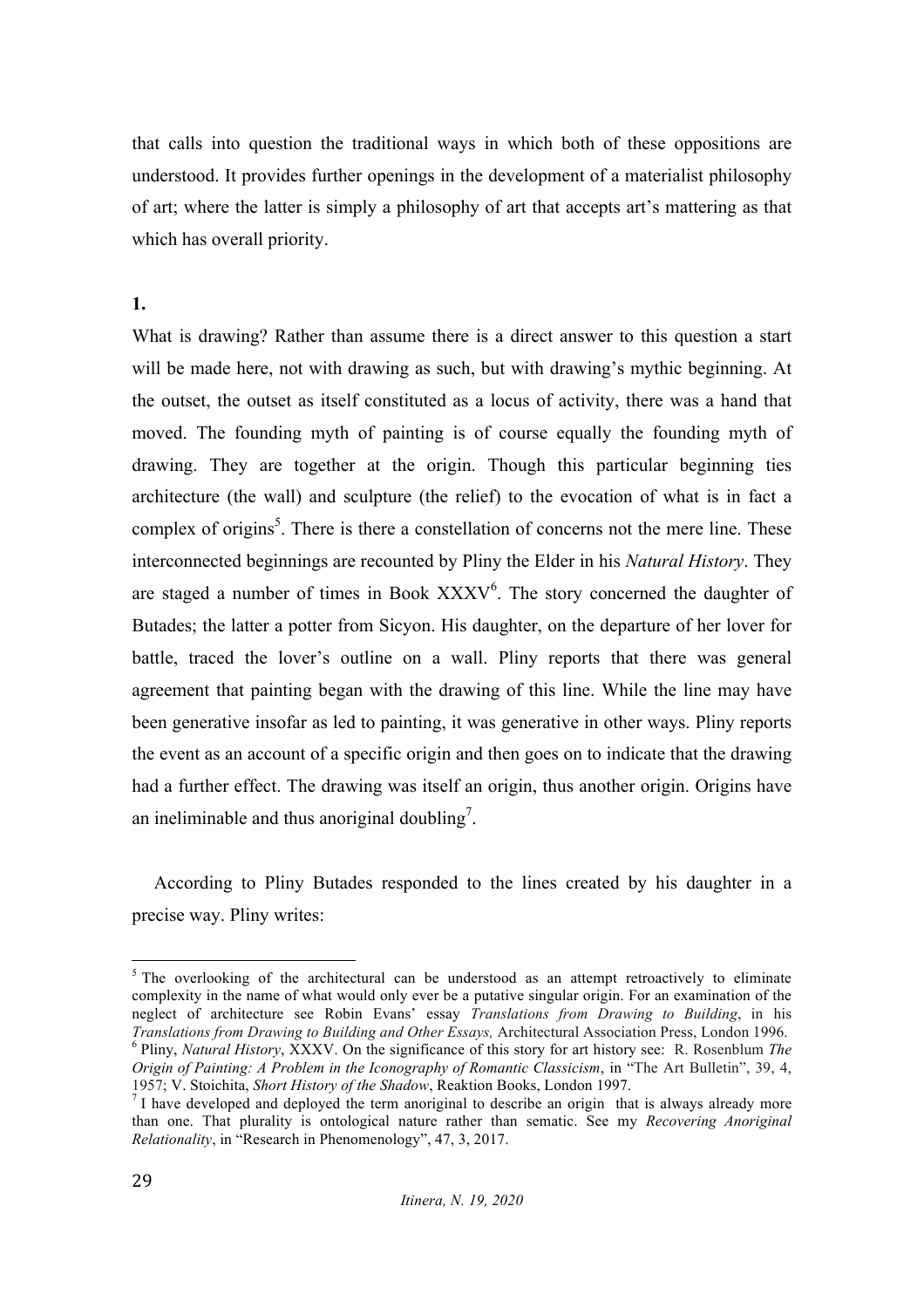Her father pressed clay on this and made a relief (*typum fecit*), which is hardened by exposure to fire with rest of his pottery; and it is said that the likeness was preserved in the Shrine of the Nymphs until the destruction of Corinth by Mummius<sup>8</sup>.

The line becomes a «relief [*typus*]». One medium led to another. The literal and figural crossing of a line results in the creation of an object that can itself be located in an inventory of all objects. In the end it became just an object. (Or at least an object defined by the imperatives of preservation, no matter how unsuccessful this may have been, rather than one with artistic meaning on its own). The line moves beyond itself. And yet there were lines. The first iteration of the story is clear: *umbra hominis lines circumducta* (the lines were drawn around the shadow of a man)<sup>9</sup>. The line is the result of drawing; drawing is the result of the movement of hands. The lines that were drawn, if the unfolding of the report is followed, were themselves part of a process in which drawing is already a form of tracing. Within that process the drawn line while traced, was equally preliminary. The lines marked a condition that retrospectively became a limit condition. The line opens and sustains the possibility of a passage. And thus from one perspective the line, which is already in place as a threshold, is there as the passage itself. The condition of this passage, a passage whose presence is the actualization of a potentiality, is the presence therefore of the line as preliminary<sup>10</sup>.

Precisely because the line works as a point of departure, the opening question has to be: Was the drawn line ever just a line? The question might be thought to pertain, and pertain uniquely to the line, and thus hold to the line as resulting from the moment in which the moving hand encountered a surface. Even though that encounter was necessarily mediated by the presence of a drawing implement, if that mediation were left to one side, then the moment of encounter might be taken as a moment of pure immediacy. If this were the case then the line is the gesture; or more precisely that conception of gesture in which the gesture is «pure means» and thus withdrawn from

 <sup>8</sup> Pliny, *Natural History,* XXXV.151-2.

 $9$  Ivi, XXXV.15.

<sup>10</sup> On the line as «preliminary» is my, *The preliminary: notes on the force of drawing*, in "The Journal of Architecture", 19(4), 2014, pp.470-482.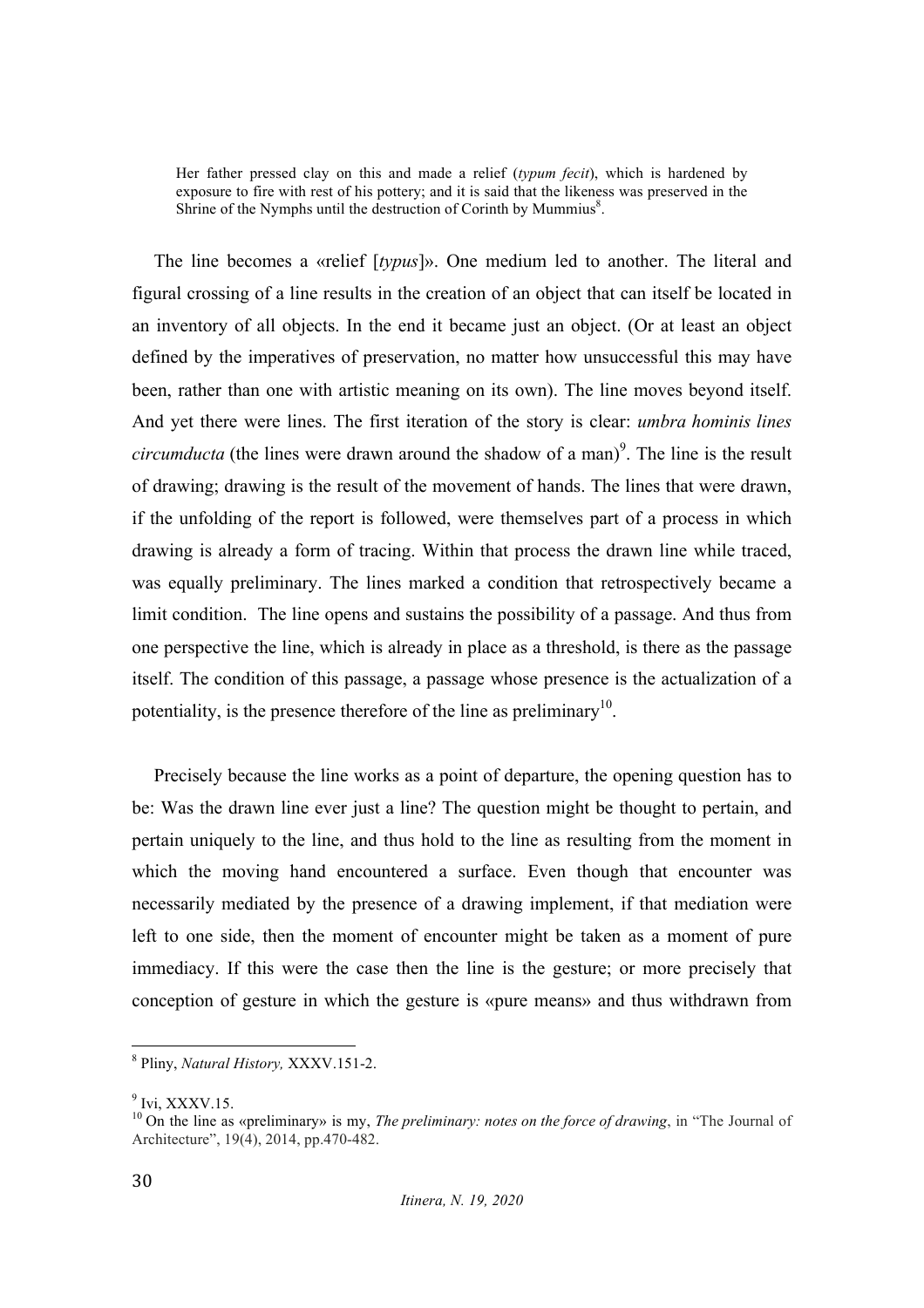any logic of utility, and in harboring a version of Kant's famous «purposiveness without a purpose», the line then becomes the gesture that can be associated with the work of Agamben*.* For Agamben gesture «is the exhibition of a mediality, it makes visible a means *as such* [*è l'esibizione di una medialità, il render visibile un mezzo come tale*]»<sup>11</sup>. The defining element inheres in the «as such [*come tale*]». And thus in the possibility of there being gesture «as such». And yet, what stands countering such an eventuality, namely an eventuality that is the identification of the gesture with that occasioning of expression which was itself truly the «expressionless», is a different conception of the line and parenthetically another conception of gesture<sup>12</sup>.

In contradistinction to this merely posited pure state, there is another possibility. One in which the drawn line is linked to the ineliminability of thought. Allowing for this link means that rather than being a pure site the line is informed *ab initio*. The latter brings with it a possible radical reconfiguration of form. Though now the movement would have been different. The line would have been the same. The hand would still have drawn. Butades' daughter would have traced her lover's presence. Now, however, presence would have marked absence. In other words, there cannot have been just a hand. The line would have borne it. The moving hand recalls. The remembering hand inscribes what it recalls within the line as the line. Memory here need not be an intentional act. Indeed, memory works beyond intention. This slippage of intentionality's hold, the line slipping from its hold, still allows memory to register as the line is being drawn and then it is retained in the now recalling drawn line. A line that is, of course, always able to remember more. (Remembering more than it was ever thought to have known. This is, of course, a description of the interpretive act and thus of the line as a hermeneutic site). As a beginning, equally at the beginning, the line marks both presence and loss. They are presented by the drawn line. The line, and it is now this charged line, lent both itself and the charge – admitting their originality and

<sup>&</sup>lt;sup>11</sup> G. Agamben. *Mezzi senza fine. Note sulla Politica*, Bollati Borlinghieri, Milano 1996, p. 63. <sup>12</sup> I have tried to develop another conception of gesture, one that is in accord with an understanding of the line as informed form in my: *Gesture and Expression: Limiting Lament's Expression*, in "International Yearbook for Hermeneutics", 16, 2017; Id., *Two Forms of Gesture: Notes on Aby Warburg and Walter Benjamin*, in "Aisthesis. Pratiche, linguaggi e saperi dell'estetico", 10, 1, 2017; Id., *Empathy and Gesture: Warburg in* La cappella Sassetti, in D. Rubinstein (ed.), *Fragmentation of the Photographic Image in the Digital Age*, Routledge, London 2019.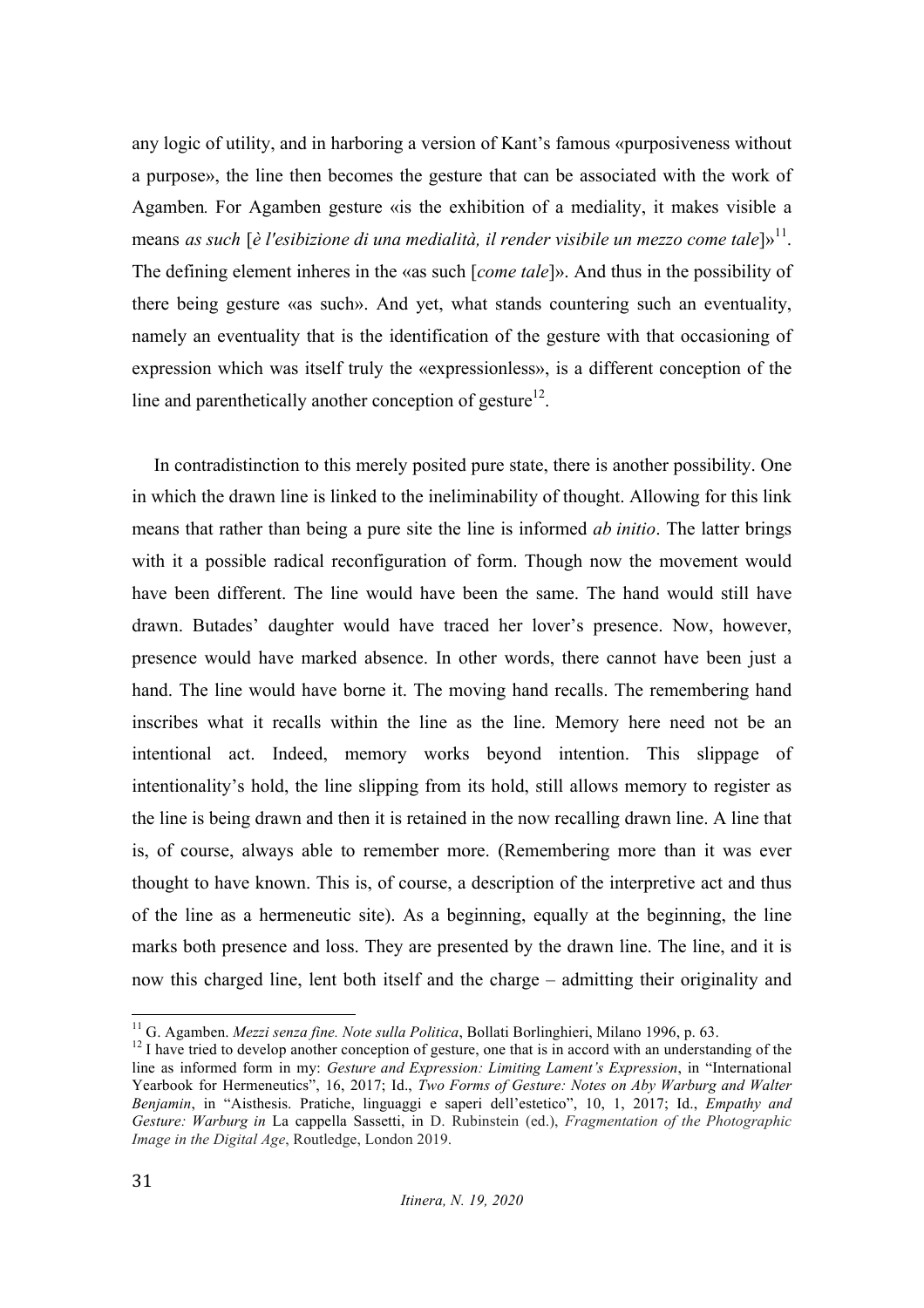thus the impossibility of separating form from its having been informed – to the relief that occurs after the line. The relief which was «made [*fecit*]» by her father after the lover's departure. The line has become a drawing. Becoming that specific instance of informed form that was a precursor; the line as informed form and yet also preliminary.

Here precision is vital. After the line there was a «relief [*typus*]». However, that particular relief is an instance, an example, of what comes after the drawing of a line; thus after drawing. That it is an «instance», or an «example» indicates the presence of a particular and not the presence of a formal and form giving relation that has a singular determination in each instance). Here, the relief occurs as the line is crossed; enabling it to be crossed is the presence of the line as informed form, though, and this point is key, the relief, while present after the line is no more than an instance of that which may have come after this particular line (or set of lines and thus a drawing). Hence the relief in question is an example. It has a relation of indetermination to this particular preliminary line. In sum, the line is a precursor to the extent that there is an indeterminate relation to that which occurs takes place after it. The line endures therefore as a precursor. While it cannot be pursued here with the detail that it deserves, this is the point at which to note one of the difficulties inherent in Derrida's engagement with the story of Butades in his *Mémoires d'avegule*<sup>13</sup>. Not only is his analysis dependent upon paintings by Suvée and Regnault – which are described only in terms of their content, Derrida is systematically uninterested in which was identifies earlier as a work's «mattering» – it is also the case that what is left are the complexities introduced by Pliny's own narrative. The concept of the line that appears is the one that also figures in his *À dessin, le dessin*. Again Derrida's concern is the line's inscription within a phenomenologically orientated problematic of visibility. While, of course, Derrida is right to suggest that that the line «*donne à voir*», the line thus positioned, for Derrida is what he calls the «*ligne pure*». <sup>14</sup> The argument here is that there cannot be a pure line. This it is impossible to write of «le trait» that it «*se soustrait à la vue*» for the precise reason that the «trait» (the mark) cannot be reduced to that which only occurs in

<sup>&</sup>lt;sup>13</sup> J. Derrida, *Mémoires d'avegule*, Éditions de la Réunion des musées nationaux, Paris 1990, pp. 54-56.<br><sup>14</sup> J. Derrida. *À dessin. le dessin*, Francispolis Éditions, Rouen 2013, p. 36.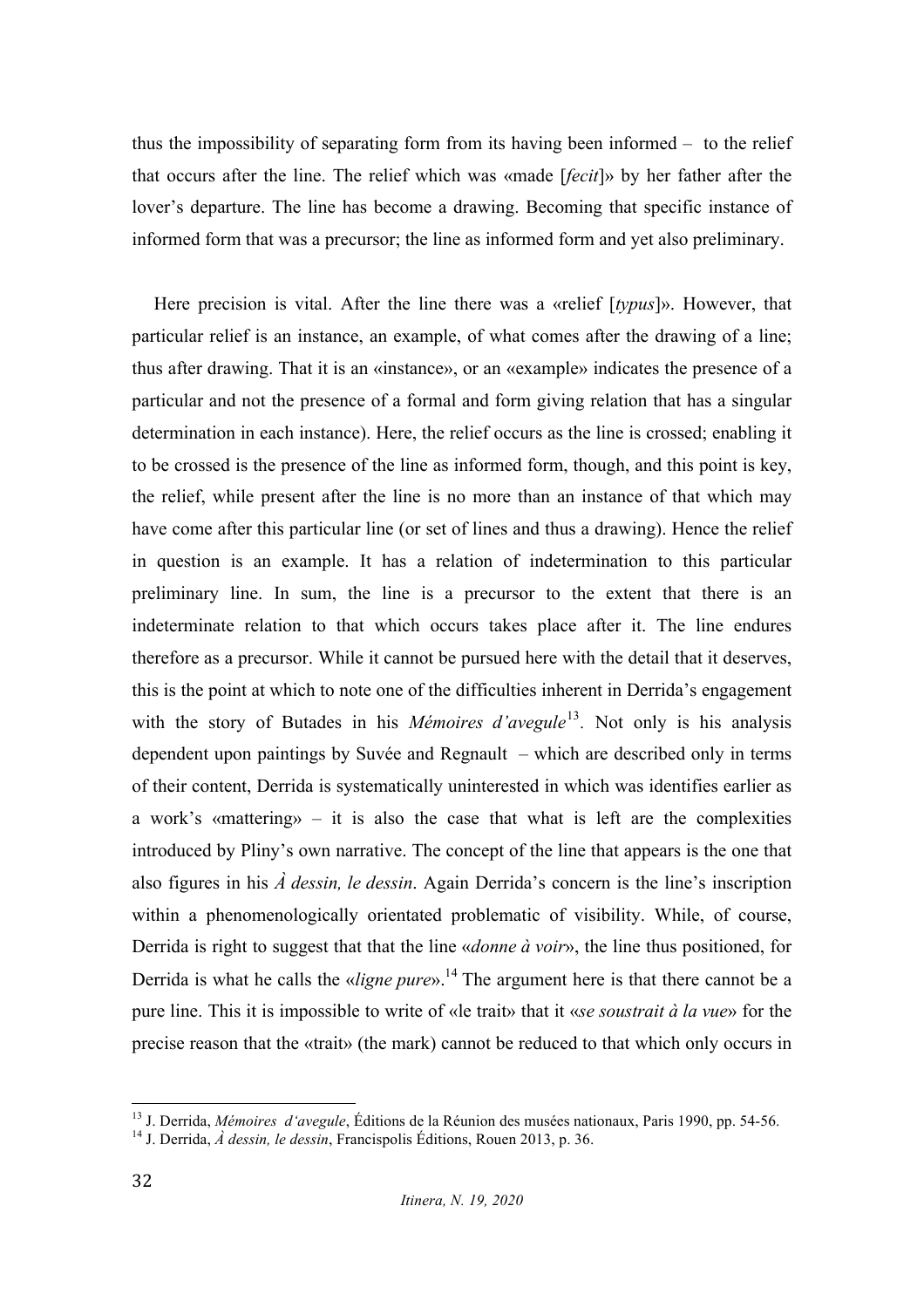the visual field<sup>15</sup>. This is the mistake made by aesthetics. The line/mark is always already more – an excess refereed to earlier in terms of the doubling of the line or mark – is that which gives it an ineliminable hermeneutic quality. Again the elimination of that quality is the project if aesthetics. The preliminary resists its incorporation into the project of aesthetics. The line is always preliminary in this precise sense. While the line is both preliminary, it is equally the site of a specific determination of informed form. And yet, here, it is vital to be cautious since there is already a tradition of imbuing the line with ideational content and this is a version of the informing of form. However, this often takes the form of the attribution of a representational quality to the line. It is important therefore that a differentiation be made.

The presence of drawing in Roger de Piles' *L'Idée du Peintre Parfait* 1699 is a case in point. The framework of representation predominations. In that context drawing is held back from painting. Drawings have a specific determination. For de Piles drawings are described as the «*les Pensées que le Peintres expriment ordinairement sur du papier*»16. While for de Piles drawings are also «studies [*etudes*]» what is important here is the identification, or at least conflation, of thoughts and studies. «Drawings [*Les dessins*]» are «thoughts [*pensées*]» insofar as they are provisional. However, and here is why caution is necessary, it is a sense of provisionality that cannot be disassociated, at least initially, from the framework of representation. The question then is the extent to which they represent thought such that they are then simply the form taken by thought. The question does not just link thought to representation. More emphatically, one is then defined in terms of the other. Determination and representation intertwine. What cannot be doubted is the reciprocity of relation between line and thought. Lines «express» thoughts. There is a correlation. However, following from the argument staged above there is no necessity that the line, and by extension drawing, be understood as only operative within the structure of representation. What de Piles is claiming is that drawings have an ideational content. Form is already informed. In his case however that is because they «express» thought. Retaining the framework of representation and thus using the language of expression is not the only possibility.

<sup>&</sup>lt;sup>15</sup> Ivi, p. 37.<br><sup>16</sup> R. de Piles, *L'Idée du Peintre Parfait*, François l'Honoré, Amsterdam 1753, p. 31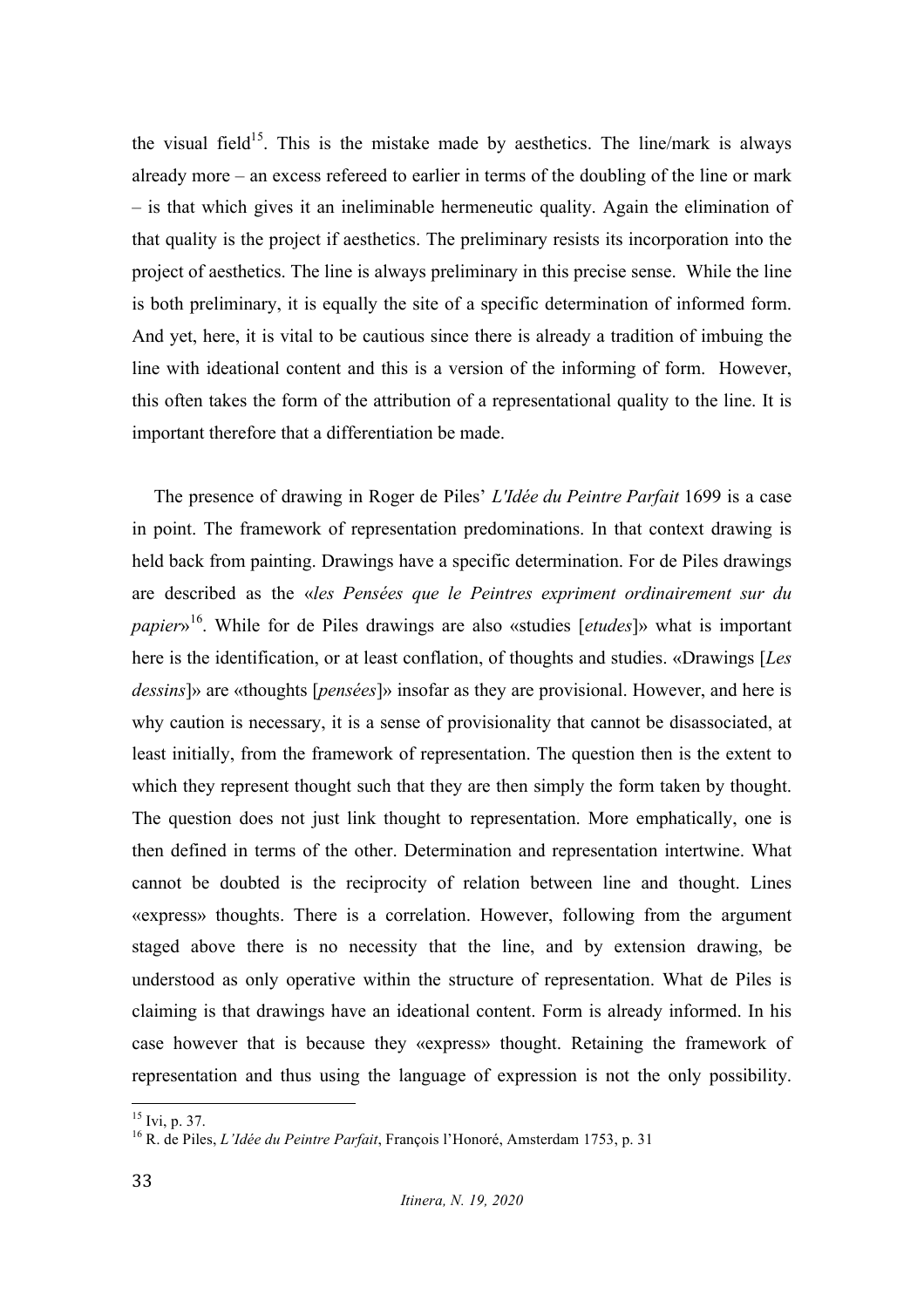Once allocated the quality of being a locus of thought, then neither lines nor drawing depend upon expression – or the recovery of an intention of express – to be understood as such; i.e. to be understood as loci of thought. The suspension of the assumption of operative presence of the framework of representation as the only way of understanding drawing as a locus of thought creates the opening which representation cedes its place to presentation. As a result, while the drawing/thought relation is maintained, there is concomitant transformation of what is meant by the informing of form. Lines are not informed by an intentional act in which the mind would guide the hand. There is a different claim. The claim pertains to how mattering – the interplay of materials and meaning – is understood. Namely, it is not just that form is already informed, its being such is, in fact, the ontological status of the line.

Paul Klee in writing about art, though the point may have its greatest acuity when it is said of drawing, that it «…*gibt nicht das Sichtbar wieder, sondern macht sichtbar*»  $(\dots$  does not reproduce the visible, rather it makes visible)<sup>17</sup>. If what it makes visible – the line therefore present as a *making visible* – is not to be understood as the presentation of an invisible outside and therefore not defined in relation to the invisible, as there countering invisibility, but has a different quality, then, as a result, other considerations obtain. Indeed, what matters, matters in the precise sense that what is at work is the object's presence as matter, thus its mattering, then the line works after the hand. Working, that is, after the hand has worked. While retaining the hand's recall there is now the opening in which the line can continue to remember. In the case of Butades' daughter, while the lover withdraws the drawn line retains.

The line as presentation, as that which «makes visible», has to introduce the question of presentation, and it is a question that accepts the line's provisionality. Accepting, that is, the line's status as preliminary. There is now a new question: What is presented? The answer to this question hinges both on the recognition that the informing of form means that what is presented is always that which while allowing for its possible reduction to the trace as or to the gesture, where the latter is understood as originally pure, purely

 <sup>17</sup> P. Klee*, Schriften. Rezensionen und Aufsätze*, DuMont Reiseverlag, Ostfildern 1990, p. 118.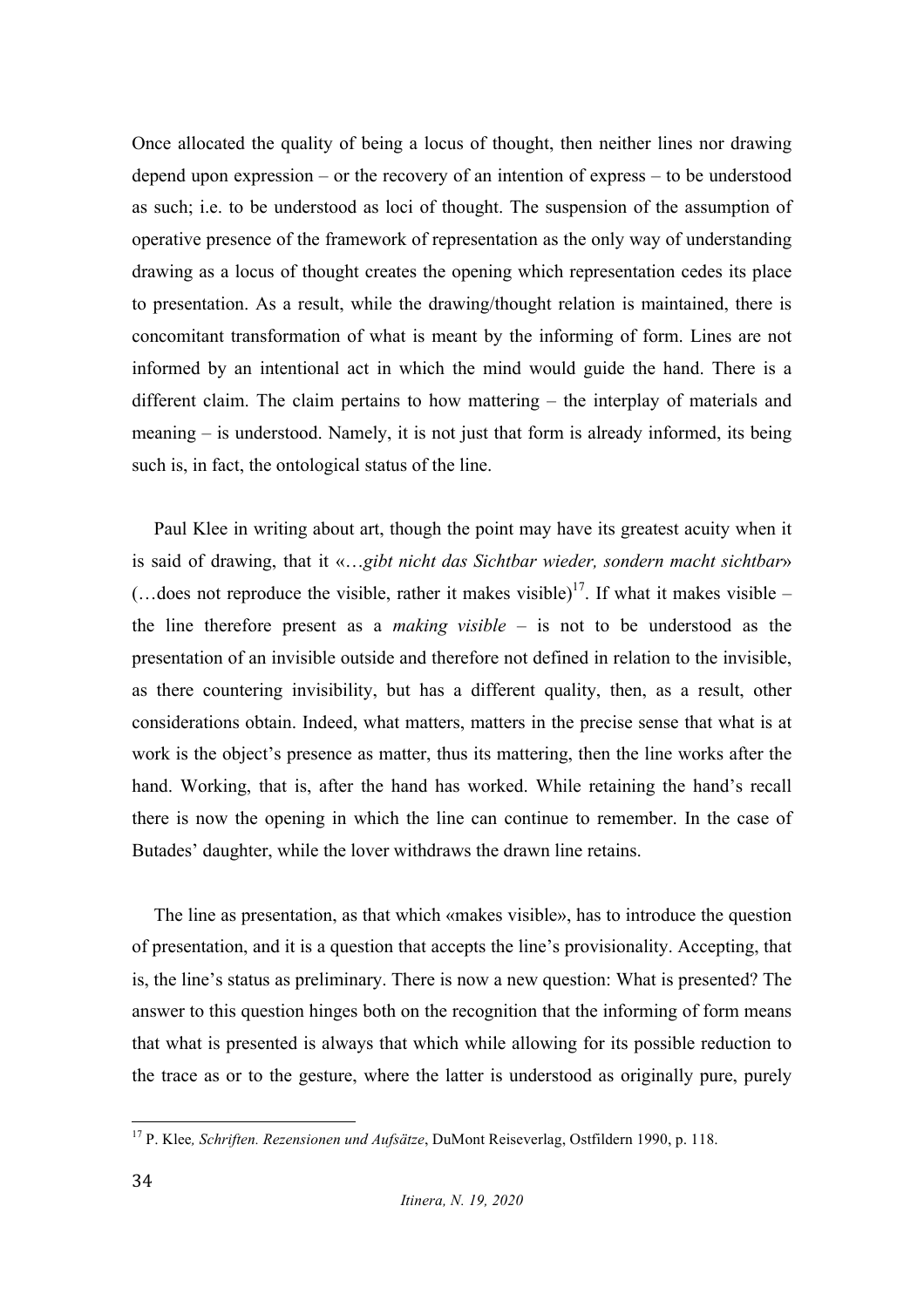formal, in working with the supposition that this pure state could only ever be a produced state – and thus not pure at all – it would thereby follow that the line had an importantly different quality. The line is the site of a material presence in the precise sense that the informing of form in presenting both the ideational and the material thus precludes the complete reduction of the material to the empirical. The informing of form means that the line is itself the locus of an insistent irreducibility that occasions its future, which is its openness to relationality. It is open to the continuity of its own release of futurity. In other words, its finding form. While this is finding within indetermination form nonetheless occurs. Butades created form. Formally, futurity depends upon the resistance to closure. This resistance is sustained by the informed line and the continuity of the possibility of its finding furm. This is the ontological condition of the line; namely it is doubled at the origin. The line reappears therefore as the locus of what has alreay been described in term of anoriginal doubling. And thus there is the presence of the drawn line as a plural event.

#### **2.**

While it is essential to continue to develop a thinking of the drawn line as the site in which there is an original informing of form, to the extent that the project remain philosophical, or rather continue as philosophical, once elements of philosophy's own engagement with drawing are brought into play, drawing's already present relation to colour then comes to figure. While there is always the general question of what it means to think drawing as a topic within the philosophical, in this context two already staged answers will be considered, namely Kant's and Hegel's. What both answers underscore is the proposition that any concern with drawing is equally a concern with colour.

In the *Critique of the Power of Judgment* Kant argues the following in relation to drawing:

In painting and sculpture, indeed in all the pictorial arts, in architecture and horticulture insofar as they are fine arts, *the drawing is what is essential* [*ist die Zeichnung das Wesentliche*], in which what constitutes the ground of all arrangements for taste is not what gratifies in sensation but merely what pleases through its form [*durch seine Form gefällt*].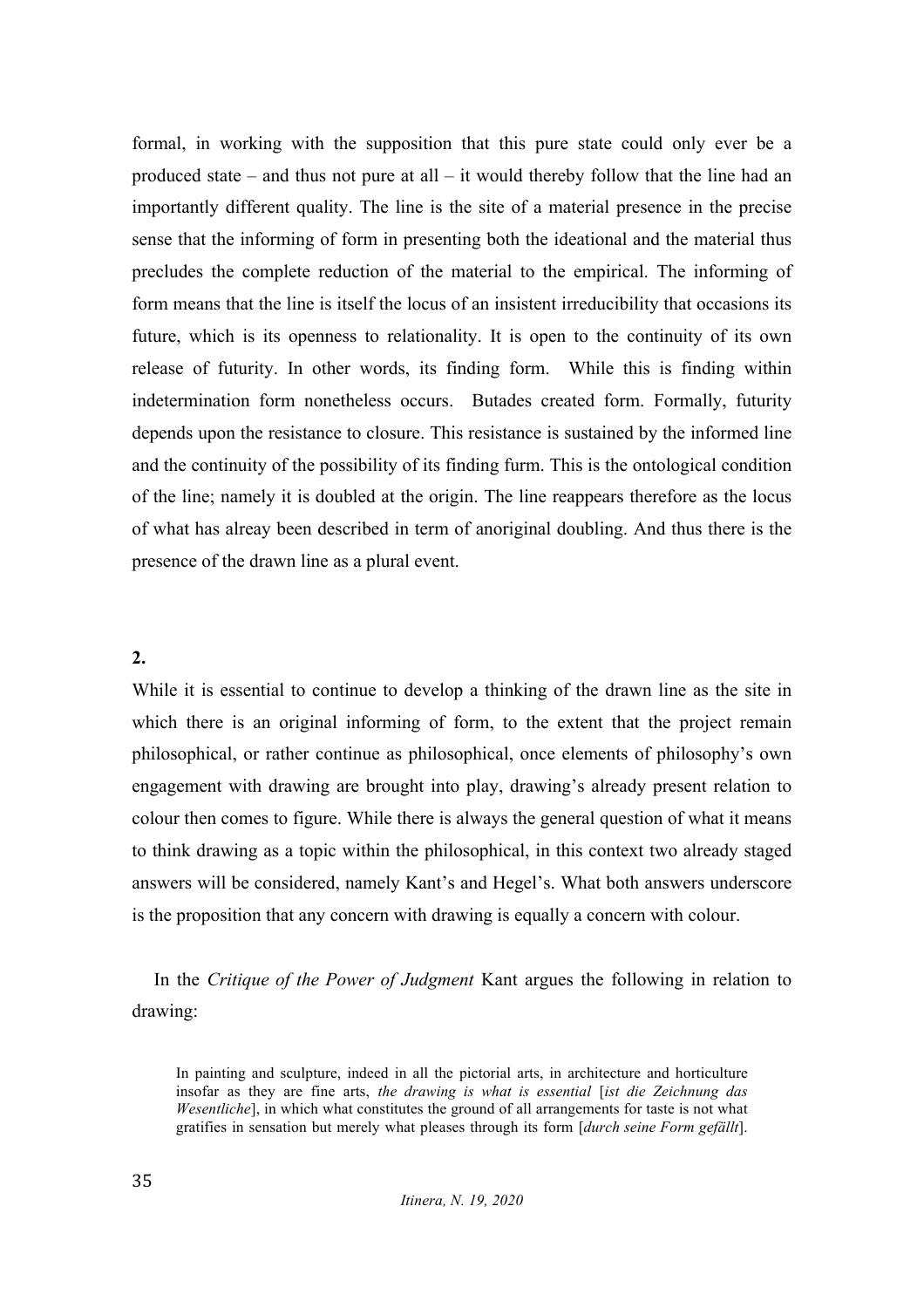The colours that illuminate the outline belong to charm [*Reiz*]; they can of course enliven the object in itself for sensation, but they cannot make it worthy of being intuited and beautiful, rather, they are often even considerably restricted by what is required by beautiful form, and even where charm is permitted it is ennobled only through the former<sup>18</sup> (Emphasis added).

Central here is the contrast between what Kant identifies as «charm [*Reiz*]» and «form». How is that difference to be thought? What is its quality? Occurring in §14 of the *Critique of the Power of Judgment* is what might be described as a literalization of form insofar as Kant seems to be concerned with the artwork's formal arrangement. Moreover, it is an arrangement that holds itself apart from colour. It is, of course, this position that receives a complex type of reversal in Hegel who, while championing drawing, in the end takes the side of colour. Why? The answer is straightforward. Hegel's concern with art's work demands that attention be paid to presentation and thus to what he describes in the *Lectures on Fine Art* as the «*Darstellungsmittel des Kuntswerks* (art work's means of presentation) $v^{19}$ . Kant, on the other hand, continues with the object's intuitability as a locus of organization. Indeed, this has to be the case since Kant is concerned with the subject's relation to the object. And therefore the object as a potential locus of philosophical investigation is subsumed under a more general concern with object's intuitability. In other words, with what he identifies elsewhere in the *Critique of the Power of Judgment* as the «form» of the object. (Namely, the object's generalizable conditions of intuitability). Here the limit emerges. Kant cannot move from the subject (the locus of the aesthetic) to the object and thus to the need to think the always already present interplay of the material and the ideational. The implication of this position should be clear. Once it can be suggested that drawing «pleases through its form [*seine Form*]» what then follows is that while any one work's «means of presentation» can be of no real philosophical significance for Kant – other than being dismissed as «charming» – that is not the major point. What is far more important is that the means for it to be thought are themselves not present. To the extent that a concern with either «means» or «medium» did not pertain, or were reduced to that which charmed, what then would drawing be? If the Kantian path were followed, then

 <sup>18</sup> I. Kant, *Critique of the Power of Judgment*, translated by P. Guyer and E. Matthews, Cambridge University Press, Cambridge 2001, §14. <sup>19</sup> G. W. F. Hegel*, Aesthetics*, cit., vol. II.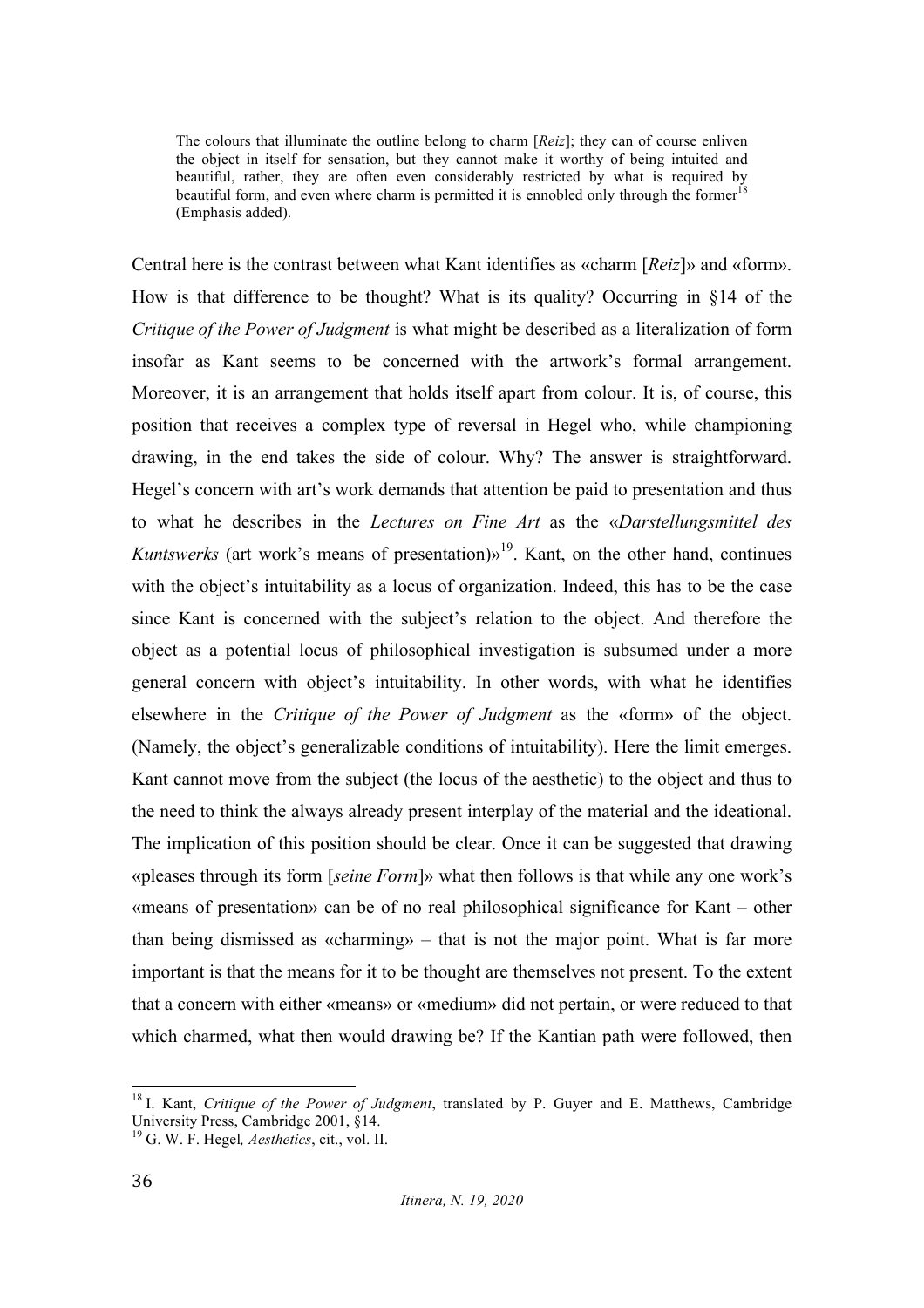the answer would have to do with the formal arrangement of lines and thus the presentation of form. Kant's thinking however pushes further, in the end pushing against itself.

Drawing, in Kant's overall philosophical project, also figures as providing a language, perhaps a set of images, through which processes of thinking (cognition) can themselves be understood. Drawing figures within the argumentation of the *Critique of Pure Reason*:

We cannot think of a line without drawing it in thought (*Wir können uns keine Linie denken, ohne sie in Gedanken zu ziehen)* we cannot think of a circle without describing it, we cannot represent (*nicht vorstellen*) the three dimensions of space at all without placing three lines perpendicular to each other at the same point, and we cannot even represent time without, in drawing a straight line (*Ziehen einer geraden Linie*) (which is to be the external figurative representation of time (*figürliche Vorstellung der Zeit* ), attending merely to the action of the synthesis of the manifold through which we successively determine the inner sense, and thereby attending to the succession of this determination in inner sense<sup>20</sup>.

The formulation that appears above presents drawing as having a representational quality. Moreover, here the thinking a line is the drawing of a line. What follows from this set up is of fundamental importance, namely, that the line's «representation» is already the representation of a thought. Kant writes that the straight line is «the external figurative representation of time». The question, of course, is how this representative quality is to be understood. What is it that the line presents? The answer can only pertain to the ideational. The line presents the circle, or three-dimensionality, or finally time; a presentation within and as representation. Drawing, therefore, because it is the presentation of abstractions, also presents the condition of presentation. These abstractions are not the abstract as opposed to the figurative. In other words, it is abstract insofar as what is presented by the drawing is the very condition of presentation itself. Of interest here is the way abstraction as the condition for any «representation» has to be a pure presentation and thus is there as the latter's condition of possibility. This establishes, if only at the outset, (and this is the essential point, i.e. its only being there at the outset) the appearance of a link between drawing and that conception of

 <sup>20</sup> I. Kant, *Critique of Pure Reason*, translated by P. Guyer and A. Wood, Cambridge University Press, Cambridge Ma. 1999, B154.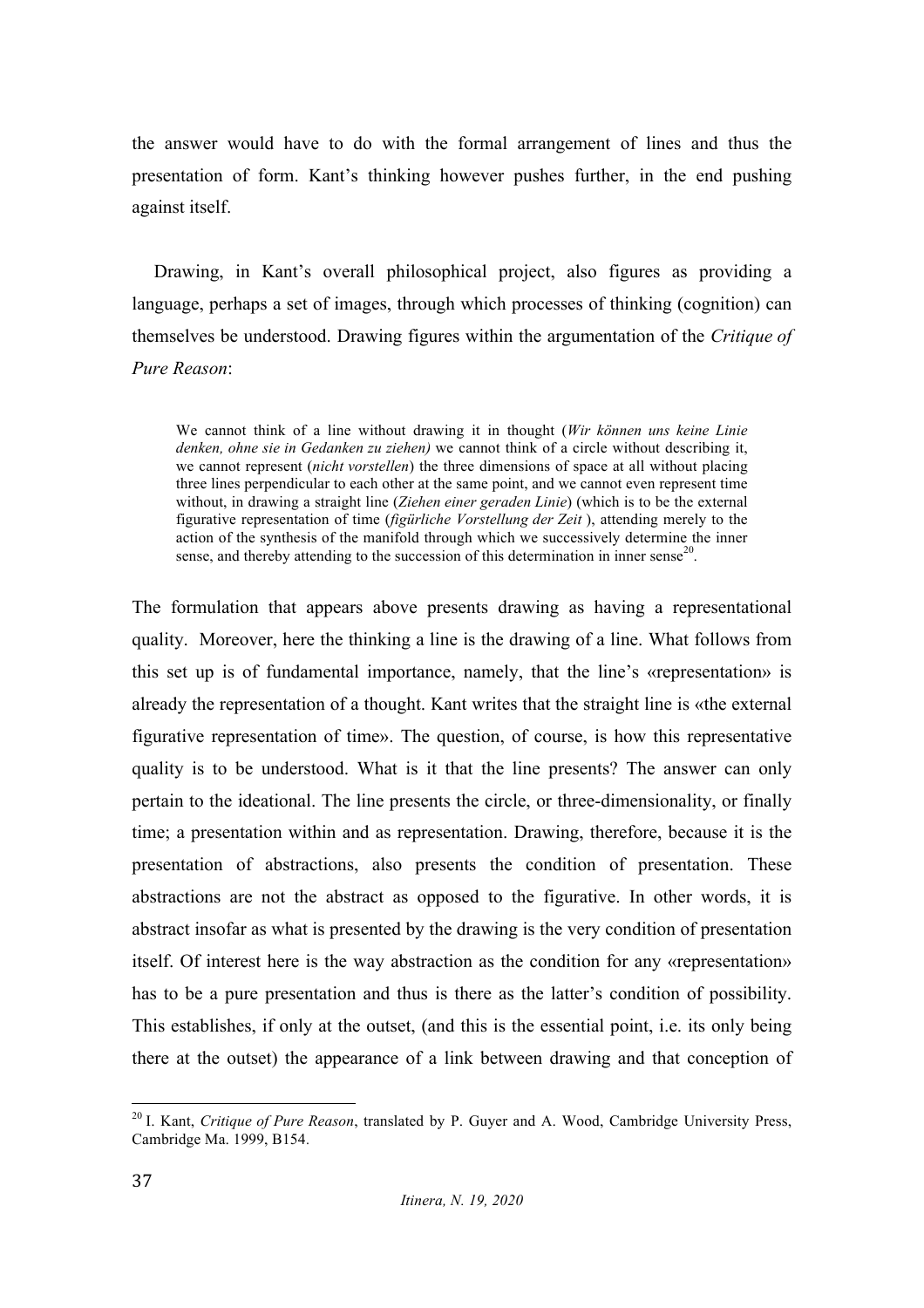gesture in which the latter is the condition of expression. However because of both the the interplay of representation and presentation on the line hand, and the use of a conception abstraction that has content  $-$  e.g. the abstract circle, or time (as an abstraction) means that any attempt to equate abstraction with the pure immediacy has become impossible. Its becoming thus attests both to the opening up of drawing and the connected and now inescapable reconsideration of form.

In relation to free hand drawings by Raphael and Dürer, Hegel writes the following. It is a formulation that indicates in what way, for Hegel, drawing and paintings are connected.

these free-hand drawings …. have the greatest interest because we see in them the miracle that the whole spirit of the artist passes over immediately into the manual dexterity which with the greatest ease, without groping, sets before us in the production of a moment everything that the artist's spirit contains. For example, Durer's marginal drawings in the Prayer Book in the Munich Library have an indescribable spirituality and freedom: conception and execution appear as one and the same, whereas in paintings we cannot get rid of the idea that perfection has been achieved in them only after several over-paintings and a continuous process of advance and improvement. Despite this, it is only by the use of colour that painting gives to the life of the soul its really living external appearance.<sup>21</sup>

Note the two-stage presence of «spirit» within this formulation. In the first instance, within the drawing, perhaps as the drawing, «spirit» moves through the artist in terms of the latter's «manual dexterity» in order to allow for the presence of what is identified as the «artist's sprit». In drawing, specifically in Durer's «marginal drawings», there is an immediate presence/presentation of «spirit». And yet, painting brings something more into play. Repeating Hegel's final formulation concerning colour is important in order to understand the particularity of drawing. He argues that the use of colour in painting is that, and in contradistinction to drawing, it «gives to the life of the soul its really living external appearance». Even though it involves a set of different arguments that cannot be taken up here, it is still possible to link «material» and thus the «medium» to presentation and as such move drawing away from the inherent conception of abstraction at work in Kant's formulation. Hegel's comments on Dürer remain important since he identifies, as noted, both a complementarity as well as simultaneity.

 <sup>21</sup> G. W. F. Hegel, *Aesthetics*, cit., pp. 838-9.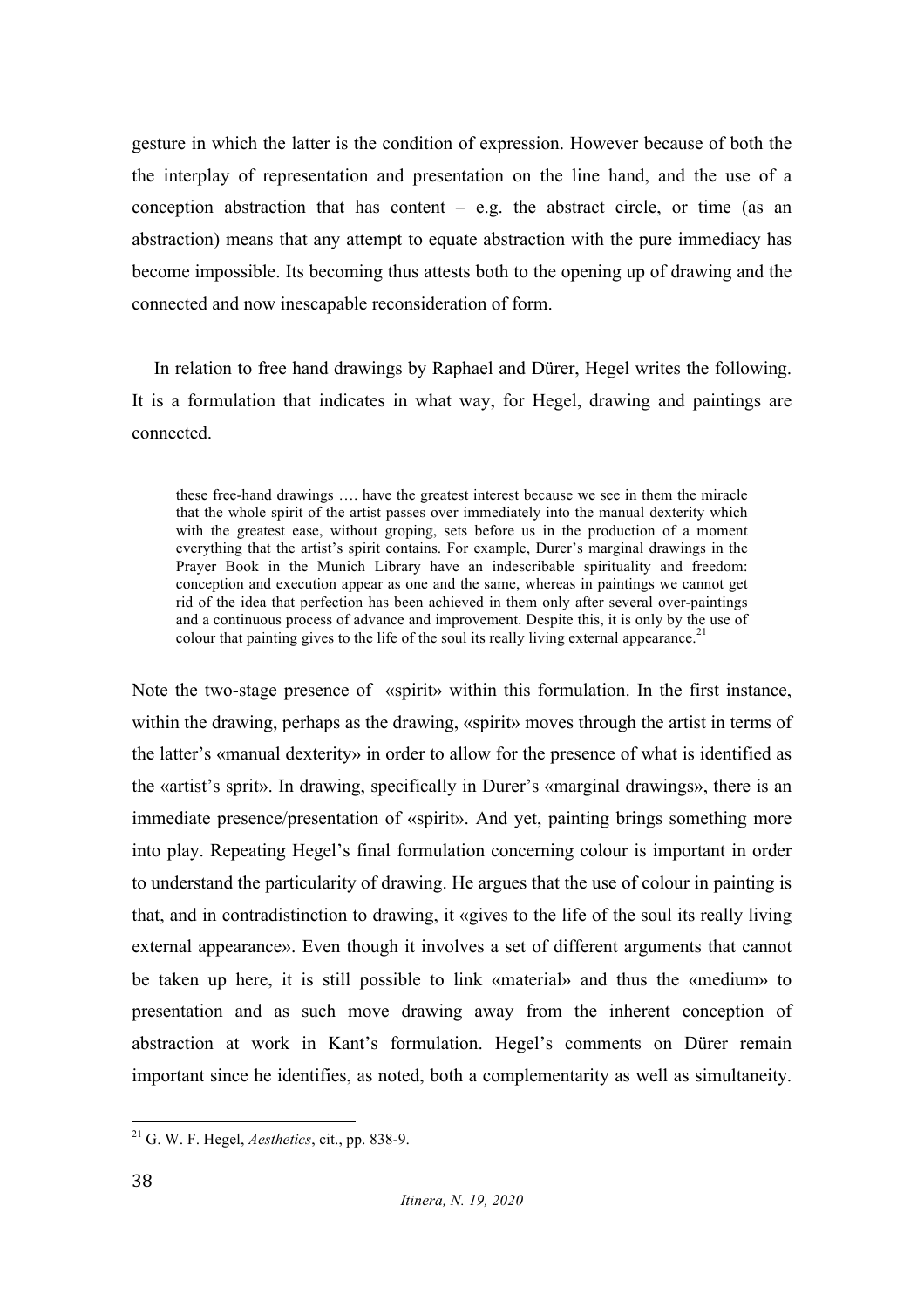A twofold presence marked in the passage in terms of «conception» and «execution». In the drawing, they are one and the same. To reiterate the point; Hegel writes «conception and execution appear as one and the same». While there is a sense of immediacy here, what is presented is the immediate presence of informed form. Thus the immediate presence of that which is always already mediated, namely, informed form. Mediacy however is not initially a position that involves a relation to the conceptual. Rather, it pertains to the process of painting, i.e. to the «continuous process of advance and improvement» that comes with the repeated application of paint.

Painting introduces colour. For Hegel there is a sense of literality here in that drawing was assumed to be literally without colour, while painting in deploying colour, in depending on colour, allows for what Hegel refers to as «carnality»<sup>22</sup>. If flesh is the place where spirit lives – and the determining figure here is the Jesus of *St John's Gospel*, Christ as a philosophical trope insofar as Christ is, to meld John and Hegel, «spirit having become flesh», then colour becomes the *sine qua non* for its presentation. In sum, the position is clear – no colour no life. For Kant, of course, colour is not just inessential more importantly it belongs to the realm of «charm» and thus falls within the domain of subjectivism and thus outside the realm of universality, *albeit* subjective universality. Hegel's counter can be described in terms of both universality and materiality. As a result another mode of presence or presentation occurs. Indeed, at work here are two different senses of presentation. For Hegel that which has universal force is actually present within the work. What this means is that colour is both itself and ideational from the start. (That it can only have the ideational content identified by Hegel is clearly not the case. Here is the opening to what will emerge as contestability). And yet the significant point is that colour is material as opposed to the merely empirical. Furthermore, were there to be just colour without a link to the ideational – and the absence of the link would be a quality of the work – then the work of art would have lost any connection to the «spiritual» (in Hegel's sense), to its being a determination of Spirit, and as such would be unthinkable (in the precise sense that there would not be a call on thought).

 $22$  For a systematic engagement with this aspect of Hegel's writings on colour see J. Sallis, *Transfigurements: On the True Sense of Art*, University of Chicago Press, Chicago 2008, pp. 74-104.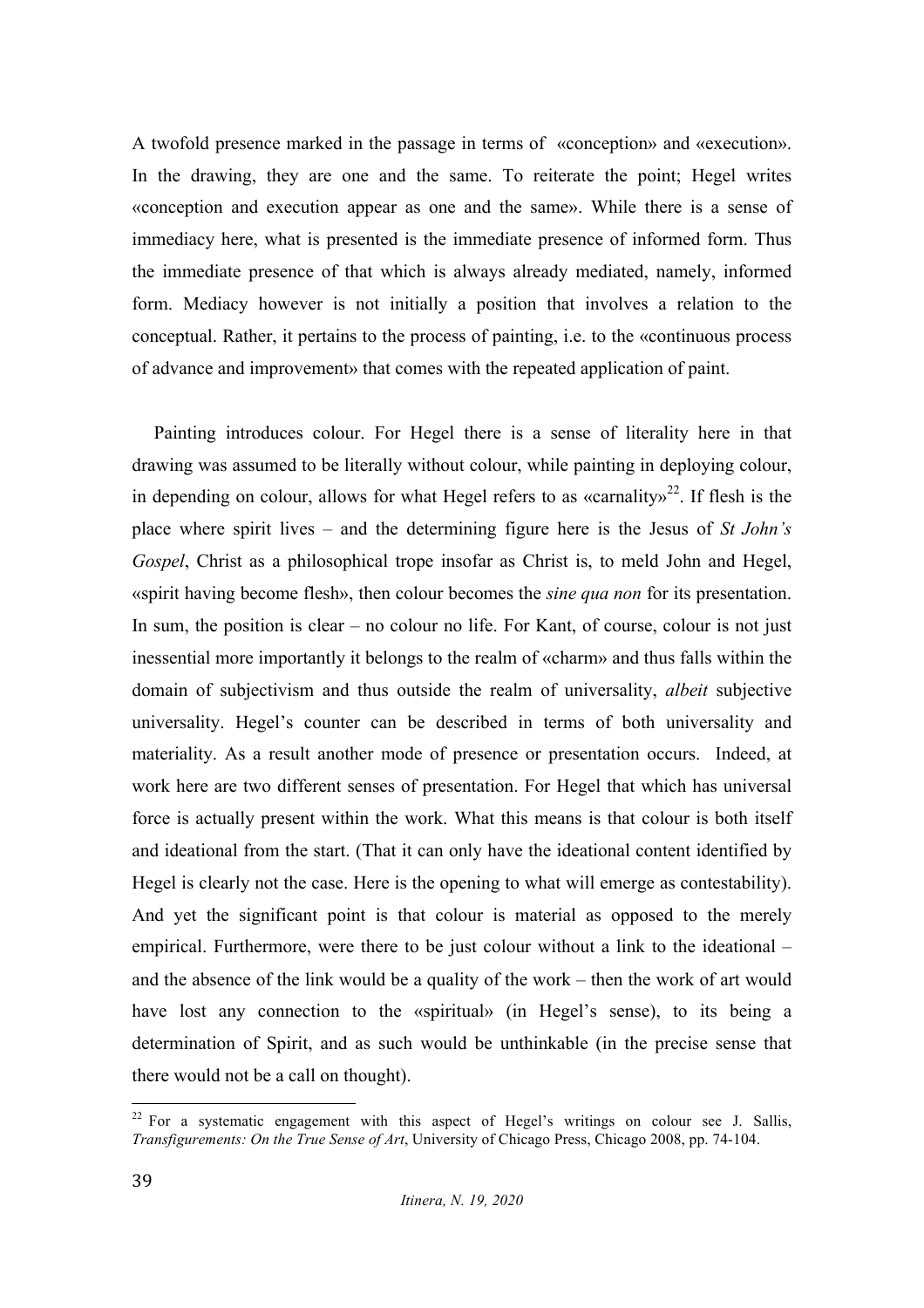Even though in Kant's formulation the line is informed – perhaps *pace* Kant – the process of informing is radically different. Presentation involves referral and indetermination at the same time. In the case of the reference to drawing that occurs in the *Critique of the Power of Judgment*, drawing presents the ground of presentation. However, when Kant adds that it «pleases through its form» then the other element that needs to be added to the interpretation of the overall passage from §14 is that while drawing presents, there is the need to announce the simultaneity of pleasure and then – and this is of course the point that is essential to the Kantian project – to restrict that pleasure to itself. Pleasure cannot open beyond to thought and thus to the conceptual. This is aesthetics' insistent point. Equally, it is point of impossibility. To restrict thought is already an act of thought.

The impossible possibility of purity – of pure presentation – can be clarified by returning to the reference to drawing that occurs in the *Critique of Pure Reason*. What occurs within that reference is formulated unequivocally in the language of representation. Kant is clear, he wrote that «we cannot even represent time without …. drawing a straight line». The point is that what such a formulation stages is a relationship between the line and a specific form of presentation. What had to be held apart now appears, in this formulation at least, to have to be combined. The line, the drawn line, which while it has to be that which «pleases through its form», is nonetheless that which also, and thus at the same time, has a presentational quality that while referring to that original setting cannot be reduced to it. A constitutive spacing is uncovered and which functions is the formal undoing of the possibility of pure immediacy. This occurs because while it may please through its form, it is equally the presentation of time. The line is informed and therefore is not just form. It presents in excess of itself thus eschewing any possible *reductio ad unum*. The inscription of this doubling means that Kant's project frays at this precise point. Even though the line had to be held apart from the conceptual, once what is at stake is the process by which the subject represents to itself, then drawing has a doubled presence in which form as always already informed comes into play. Note the claim at A162-A163 concerning the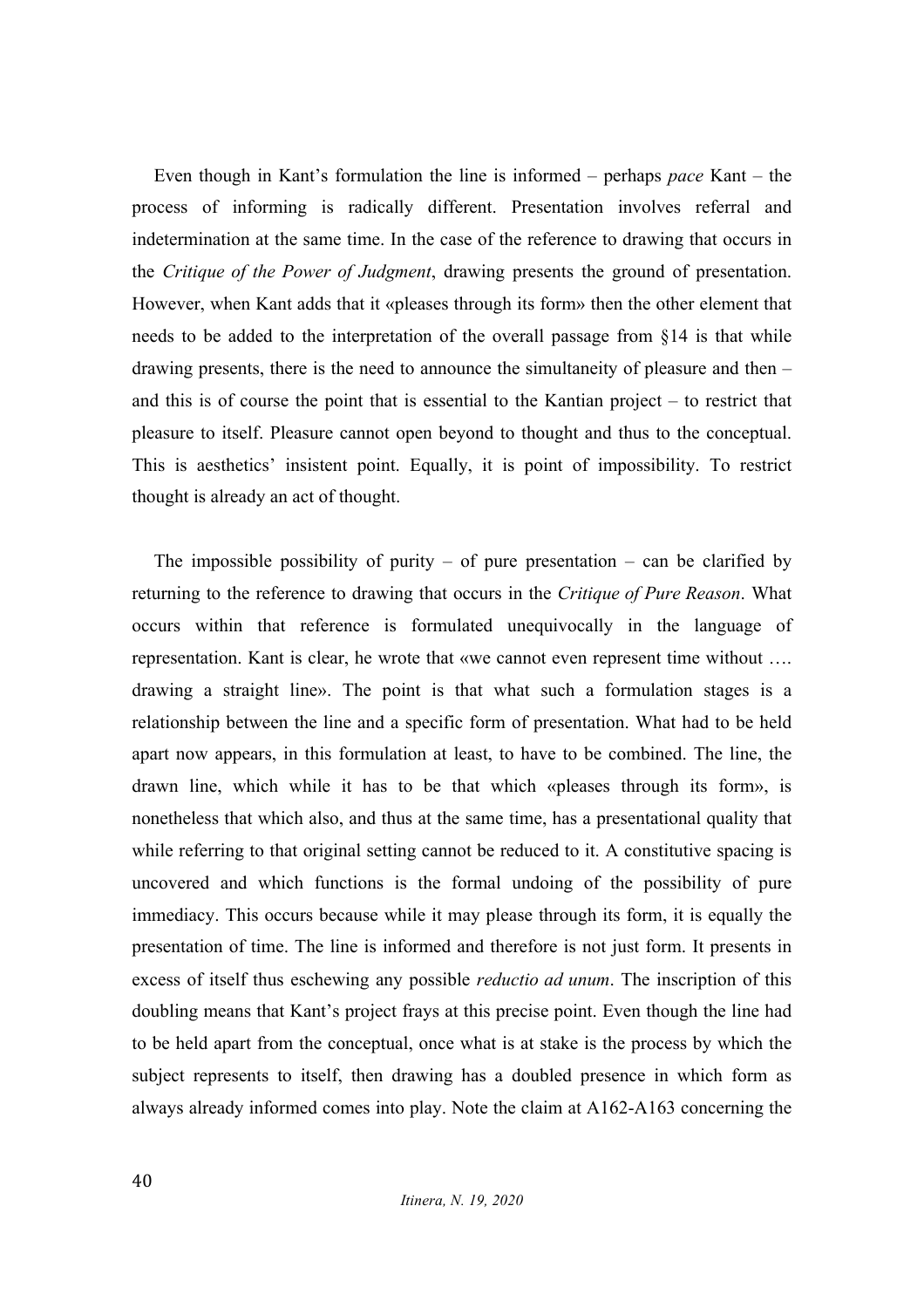#### process of what might be described as self representation:

I call an extensive magnitude that in which the representation of the parts makes possible the representation of the whole necessarily precedes the latter. I cannot represent to myself any line no matter how small it may be, without drawing it in thought, i.e. successively generating all its parts from one point, and thereby first sketching this intuition<sup>23</sup>.

The question to be addressed here does not pertain to the ineliminability of drawing, thus thinking's need to draw – even though that would be an important project in its own right – rather what is of concern here is the quality of the drawn.

The drawn line does not just allow thinking. The line drawn is thought itself; it is the site of thinking, even if not understood as such. Again, it is not just that the Kantian insistence on holding pleasure apart from the conceptual is itself already a conceptual claim, here what is at stake in the impossibility of the Kantian position in which there is the refusal of the informed line. Even though, in the end, this is precisely what occurs. Indeed, the conjecture is that this is what always had to occur. The uninformed line could only ever be produced as such. The line is present therefore as always already presentational in ways that allow it not simply to present the conceptual but to have been conceptual from the start. The line therefore is a locus of thought (thus it calls to be thought). This repositioning of the line allows in Kant, though *contra* Kant, for what Hegel already knew about colour. Colour was already informed though this has now to be seen as an already present quality of the line. While for Hegel colour has a specific determination, one that flows from the incorporation of Christ as a philosophical *topos* into the structure of thought, for Kant what endures is a line that is informed abstractly. In the end this is a more truly Kantian position. Abstraction here needs to be understood as that which stages an indeterminate relation both to the thinking to which it gives rise and to the sense of the universal to which it is related. For Hegel colour is given within a structure of carnality. To the extent that there is a break with this determinate presence and colour endures as merely informed there is a possible coalescence between Kant and Hegel. What continues to insist therefore is the link between these opening considerations since they resulted in showing that the way that the drawn line becomes

 <sup>23</sup> I. Kant, *Critique of Pure Reason*, cit., A162-A163.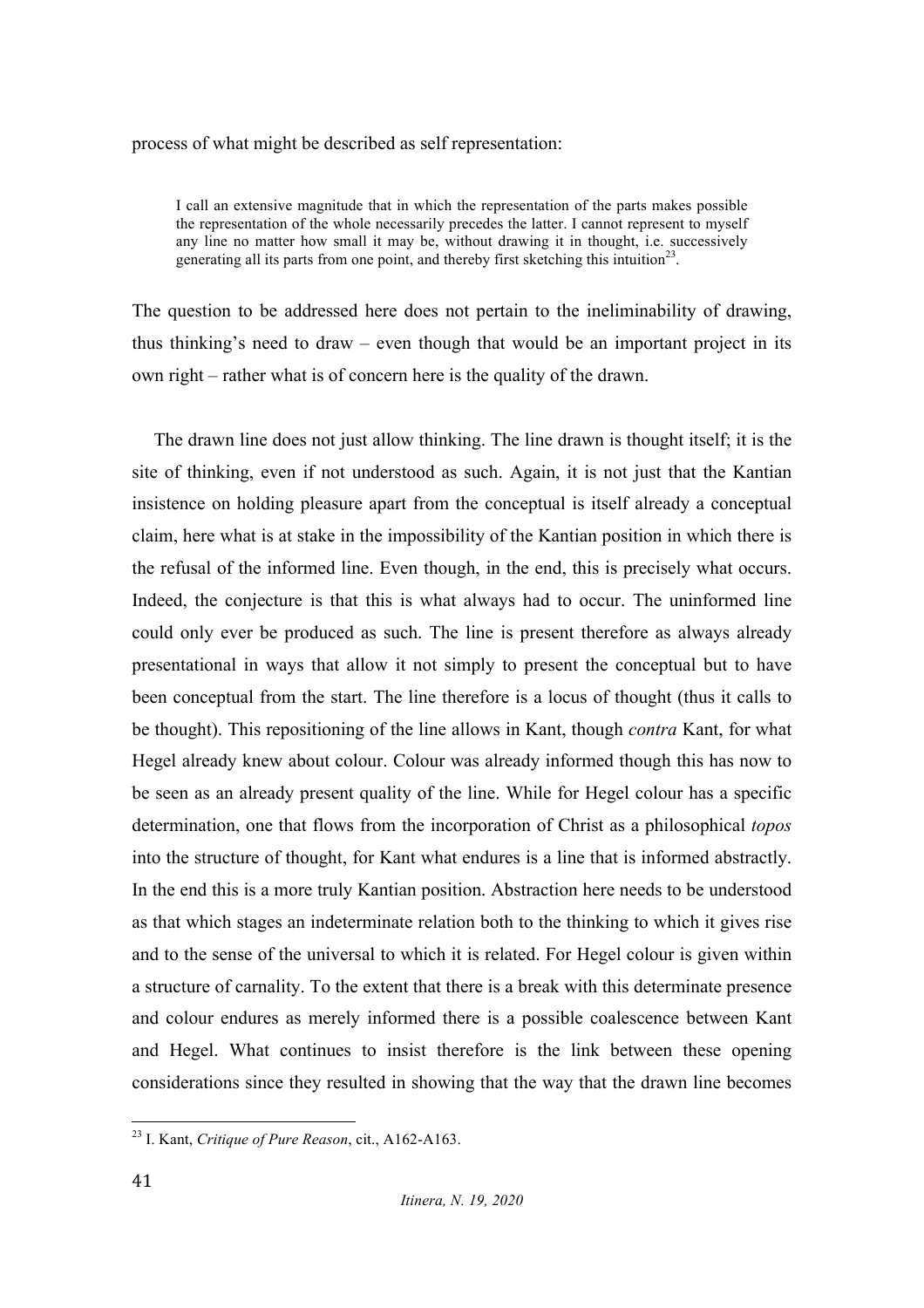drawn takes place to the extent that form's particular presence is always already informed. As a result what needs to be pursued are the differing ways in which informing occurs and thus the informed is present.

#### **3.**

Emerging from the preceding is what has been described as a coalescence between Kant and Hegel. And yet, it is one with an important tension. In both instances what became clear is the ineliminable presence of informed form. However, there is an important difference. In the case of Kant the position was simply that while the possibility of informed form was refused, when it came to be drawing – it should be recalled that the formulation was that it pleases «through its form» – as his position was advanced, the line came to carry a weight greater than mere drawn presence. A weight, moreover, that indicated the impossibility of any initial purity or singularity. The could never have been a line without content. (To claim that there could is premised on a profound misunderstanding of the ontological status of the line). However, that content was not there as an addition. It was not as though content had been drawn into it. It had an original presence. The line, thus drawing, took on an informed quality. That quality did not itself have a determined content, what is opened up as a consequence is the possibility of line and thus drawing as a locus of pure abstraction. Colour would still remain distanced. It would have to continue merely as that which charmed. Colour would become an empty abstraction. Here, of course, is the opening to Hegel. For Hegel, in the realm of painting, colour is all. And yet, there is a precise reason why this is the case. For Hegel painting has a very clear project. As he argues in the *Lectures*,

Painting has to portray spiritual subject matter in the form of actual and bodily human beings, and therefore the object of this love must not be painted as a merely spiritual beyond (*blosses geistiges Jenseits*) but as actual and present (*wirklich and gegenwätig*) 24.

This cannot be presented by drawing. The bodily – already captured in the term «carnality» – cannot be drawn. It inheres in the tones that only flesh can have. The ripple of muscles evinces a necessarily spiritual force. For Hegel this is bound up with

 *<sup>24</sup>* G. W. F. Hegel, *Aesthetics*, cit., 45/819.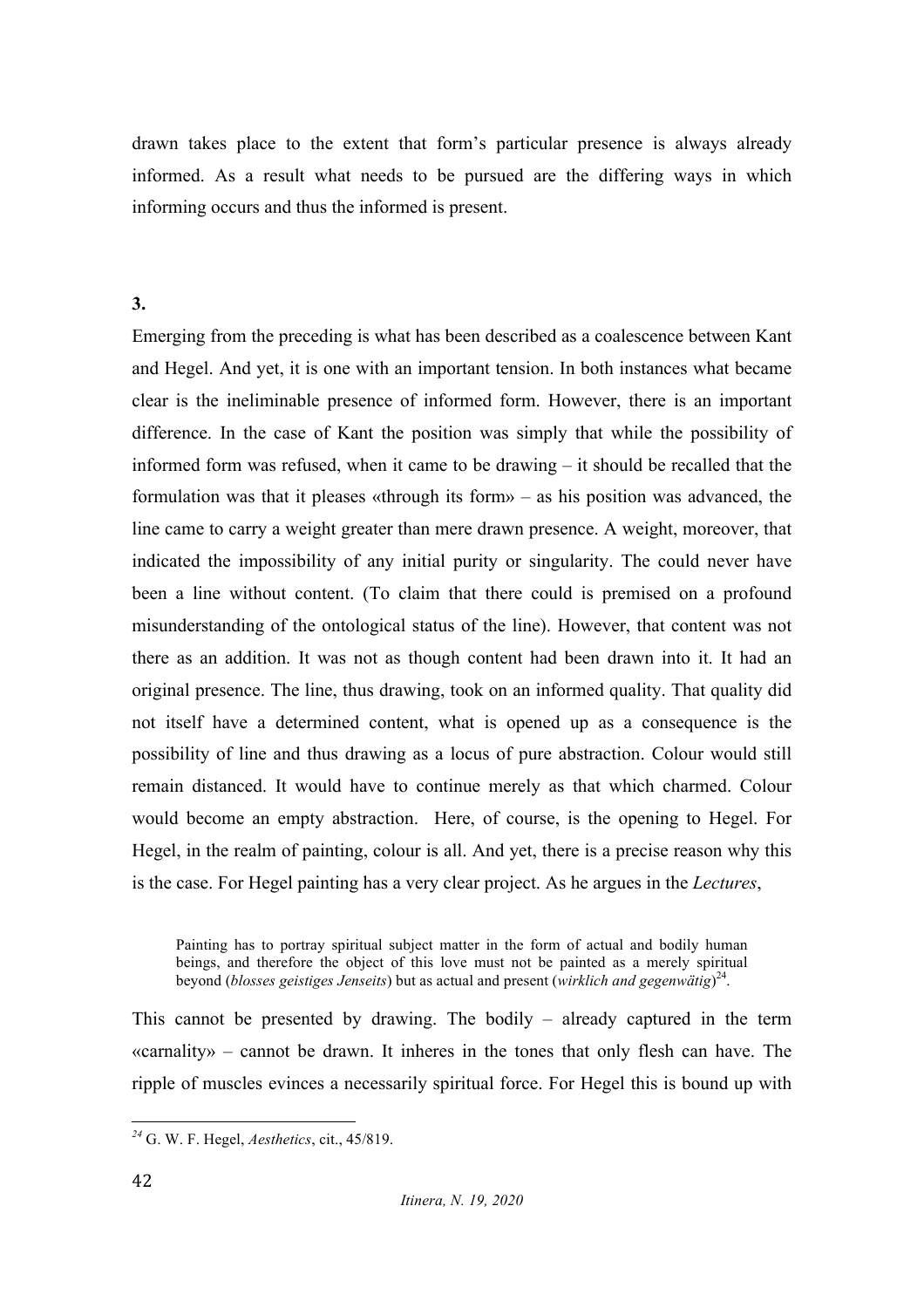the «spirit having become flesh». However what that position sustains is the necessity that colour is informed. The limit of Hegel's position is not the presence of informed form but that the informing in question has an already determined and thus necessarily singular quality. What is excluded is the possibility that colour is a pure abstraction. There is one clear reason why this is the case. The presence of an already present determination, i.e. the ascription of a single and singular meaning, rather than remaining and end itself opens up a hermeneutic site. A site in which interpretation while linked to the specific presence of colour can, nonetheless, be contested. As a result colour, as a hermeneutic site, in which while one determination was sustained, contains the potential to open precisely because that determination would always have had a relation of indetermination to the work's mattering (where mattering is taken as the abstract quality of *the work of art*). Here is, of course, the link to Kant insofar in there too the line will have a relation of indetermination to that of which it was preliminary. For Hegel, for example, Christ's flesh is the locus of spirituality rather sensuality let alone sexuality<sup>25</sup>. The question that has to be faced is how, if there is flesh, could the potential for the erotic ever absolutely excised? The answer is to insist, as Hegel does, that there has to be a sense «appropriateness [*Angemessenheit*]*»* between any one work's «means of presentation [*Darstellungsmittel*]» and the work's ideational content. However, the work's presentation and hence the relation cannot be policed absolutely. Art's capacity for invention is art's capacity for the «inappropriate». There is an ineliminable potential within art for what Hegel would have deemed to have been «inappropriate». That does not mean that form is other than informed. It is rather that forming informs a project that while incorporating Hegel moves beyond it.

The «inappropriate» while referring to the possibility of content can be linked equally to the presence of contestability. While it is always the case that form is informed, the important point is that presence does not have a singular designation. Any configuration – which means any one instance of mattering – is open to interpretive contestability. Contestability depends upon the informing of form. (Otherwise

 <sup>25</sup> On the possibility of an attribution of sexuality to the figure of Christ see, L. Steinberg. *The Sexuality of Christ in Renaissance Art and in Modern Oblivion*, University of Chicago Press, Chicago 1997.